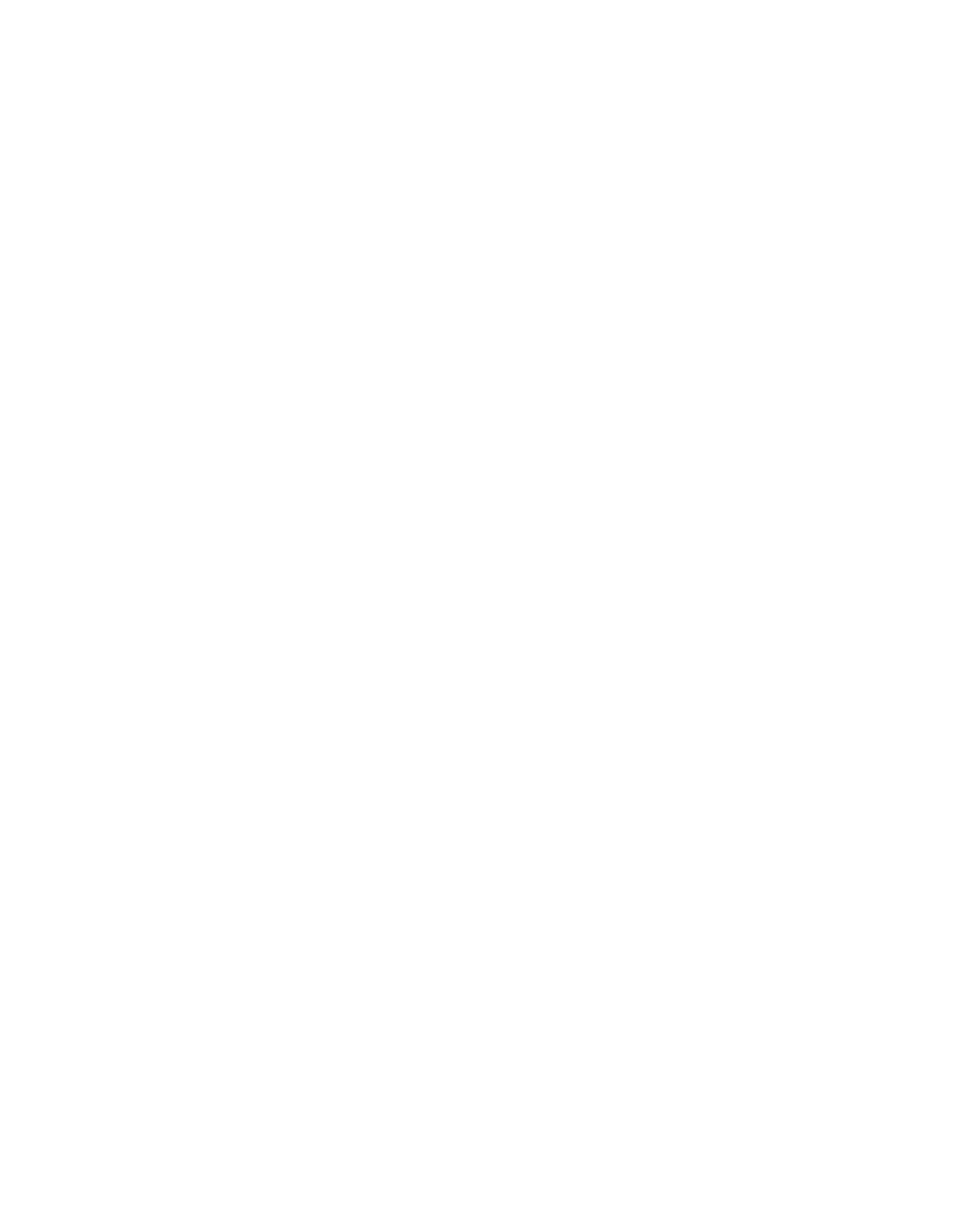# *WHAT MAKES UP A PROGRAM?*

DAY CYCLE: The number of days before the cycle repeats, i.e., 7-day cycle: one week long: 3-day cycle: once every three days.

WATERING DAYS: set weekdays ON or OFF as watering days (7-day cycle). Set "Today's" number within the cycle (1 through 6-day cycles).

START TIME: The time of day that the program begins. This is the time that the first station in the program begins watering. All other stations in the program then follow in sequence, AUTOMATICALLY.

STATION RUNTIME: The number of minutes that each station runs.

### *I. SET YEAR, DATE AND TIME*

- **1.** Turn the controller knob to DATE/TIME.
- **2.** The year 1996 will flash in the display. Press **+** or **-** to set to the current year.
- **3.** Press *ENTER* to enter your selection.
- **4.** The digits for the current month will now flash (01). Press **+** or **-** to set to the current month.
- **5.** Press *ENTER* to enter your selection.
- **6.** The digits for the current day will now flash (01). Press **+** or **-** to set to the current day.
- **7.** Press *ENTER* to enter your selection.
- **8.** The digits for the current hour will now flash (00). Press **+** or **-** to set to the current hour.
- **9.** Press *ENTER* to enter your selection.
- **10.** The digits for the current minute will now flash (00). Press **+** or **-** to set to the current minute.
- **11.** Press *ENTER* to enter your selection.



## *II. SET REPEATING DAY CYCLE*

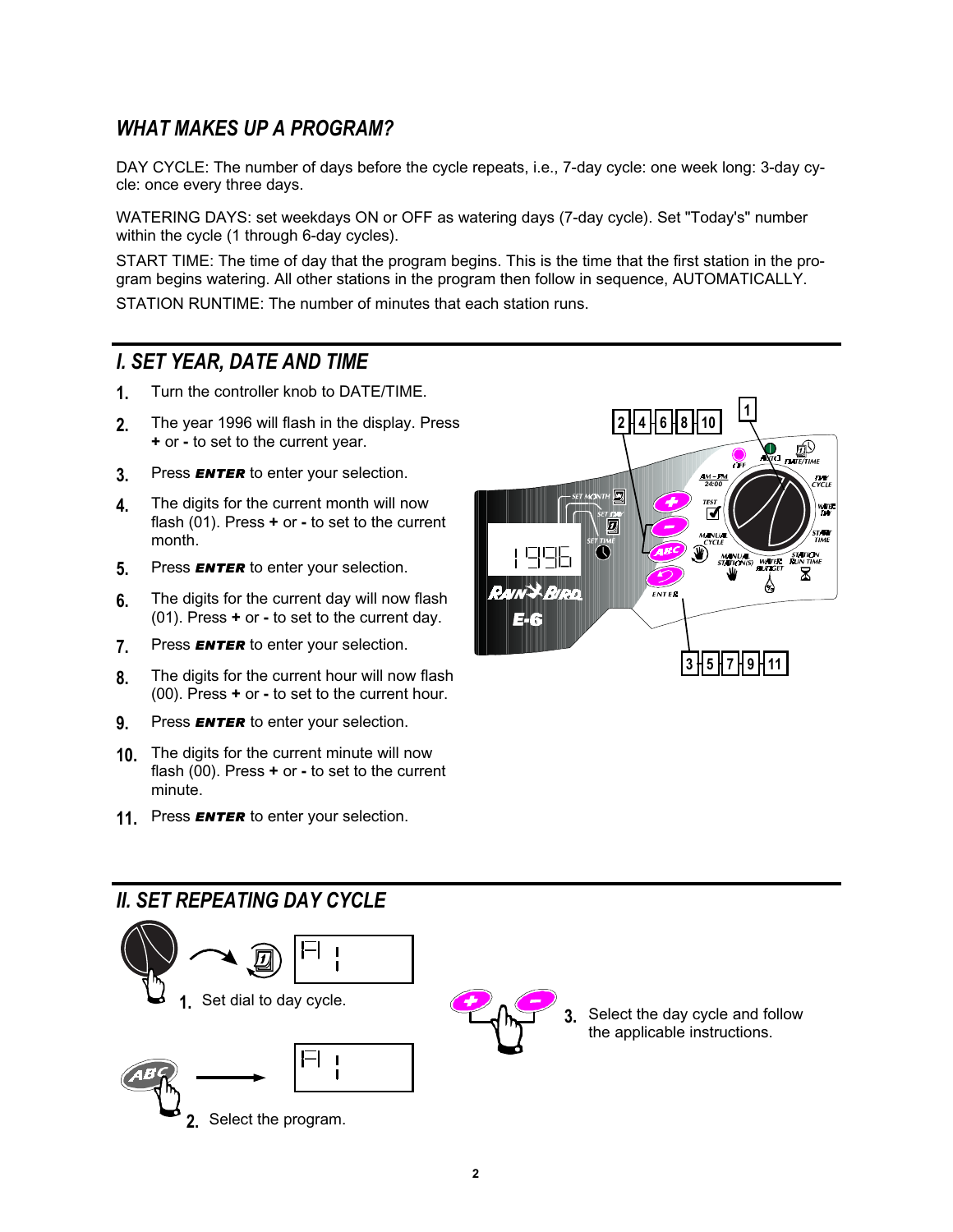### **AVAILABLE DAY CYCLES**

*Follow the next step for the cycle you choose.*

1. 7-day (weekly) repeating cycle *Skip to step III*



2. 1-day through 6-day cycle i.e., 3-day cycle = water on day #1, skip #2 and #3, and then start over. In the 1-day through 6-day cycles, day #1 is always the only water day. *Skip to step III*



3. EV = Waters on EVEN dates only *Skip to step IV*

## *III. SET WATERING DAYS*

### **7 DAY CYCLE**



In this example, today is Friday, day #5.

**1.** The program appears with today's number and abbreviation. The seven weekdays are displayed as a row of numbers. For example Monday is #1, Tuesday is #2, etc.



**2.** The square around a day's number means it is a water day. To turn a weekday OFF as a water day, press **-** .

### **1-DAY THROUGH 6-DAY CYCLES**

In the 1-day through 6-day cycles the only water day is always Day #1 (shown in it's square).



EXAMPLE OF A 3-DAY CYCLE.



4. Od = Waters on odd dates only *Skip to step IV*



5. Od 31 =Waters on odd dates but not the last odd date of any month *Skip to step IV*



**3.** To turn a weekday ON as a water day press **+** to put it back to it's square.



**4.** Use the ENTER button to move along the row of days and use + or - to set each weekday ON or OFF. When done go to step IV.



Use + to set "Today" number. In this example, the "Today" number was set to Day 3. Tomorrow, Day 1 will be the water day as the cycle starts over. *Now go to step IV.*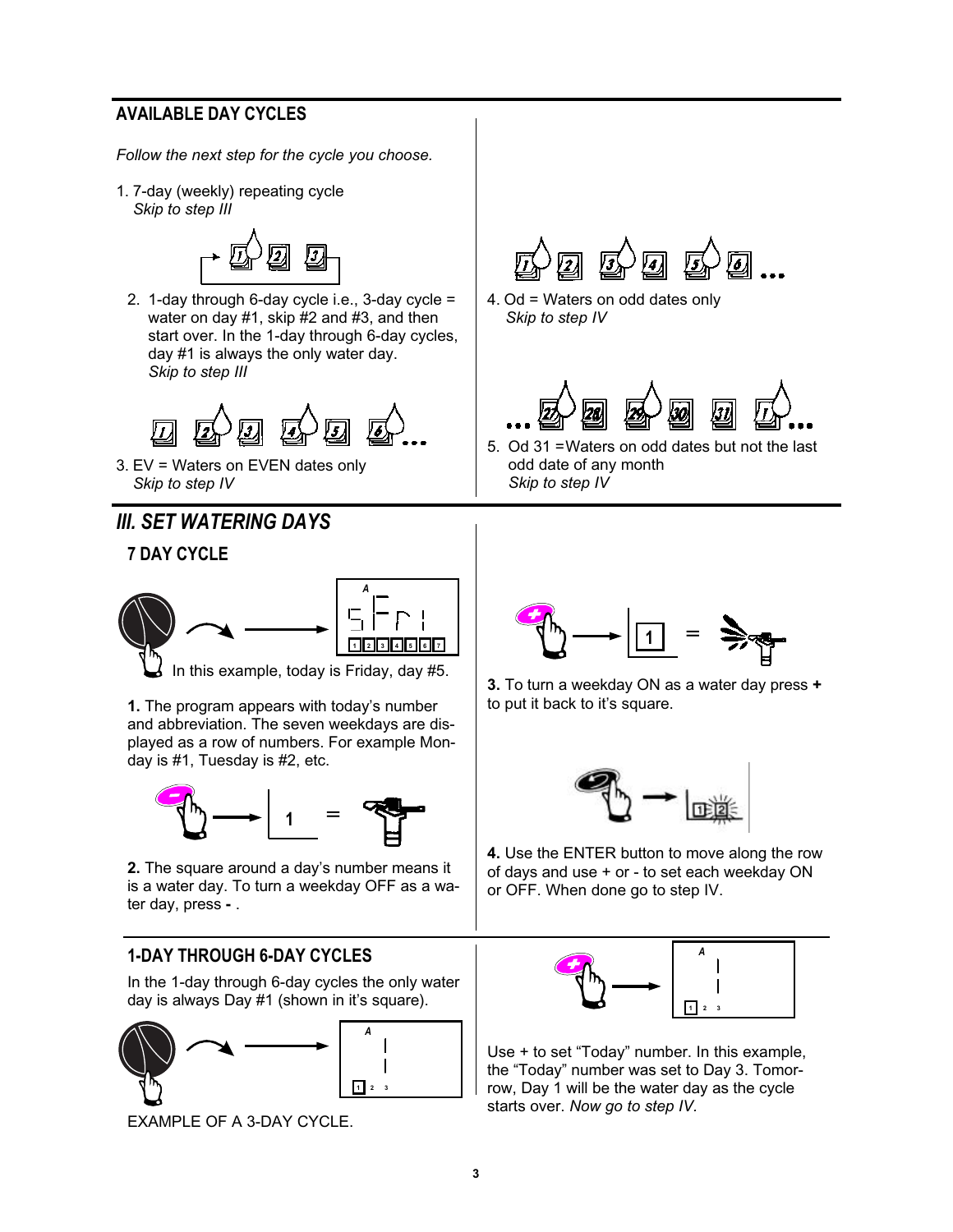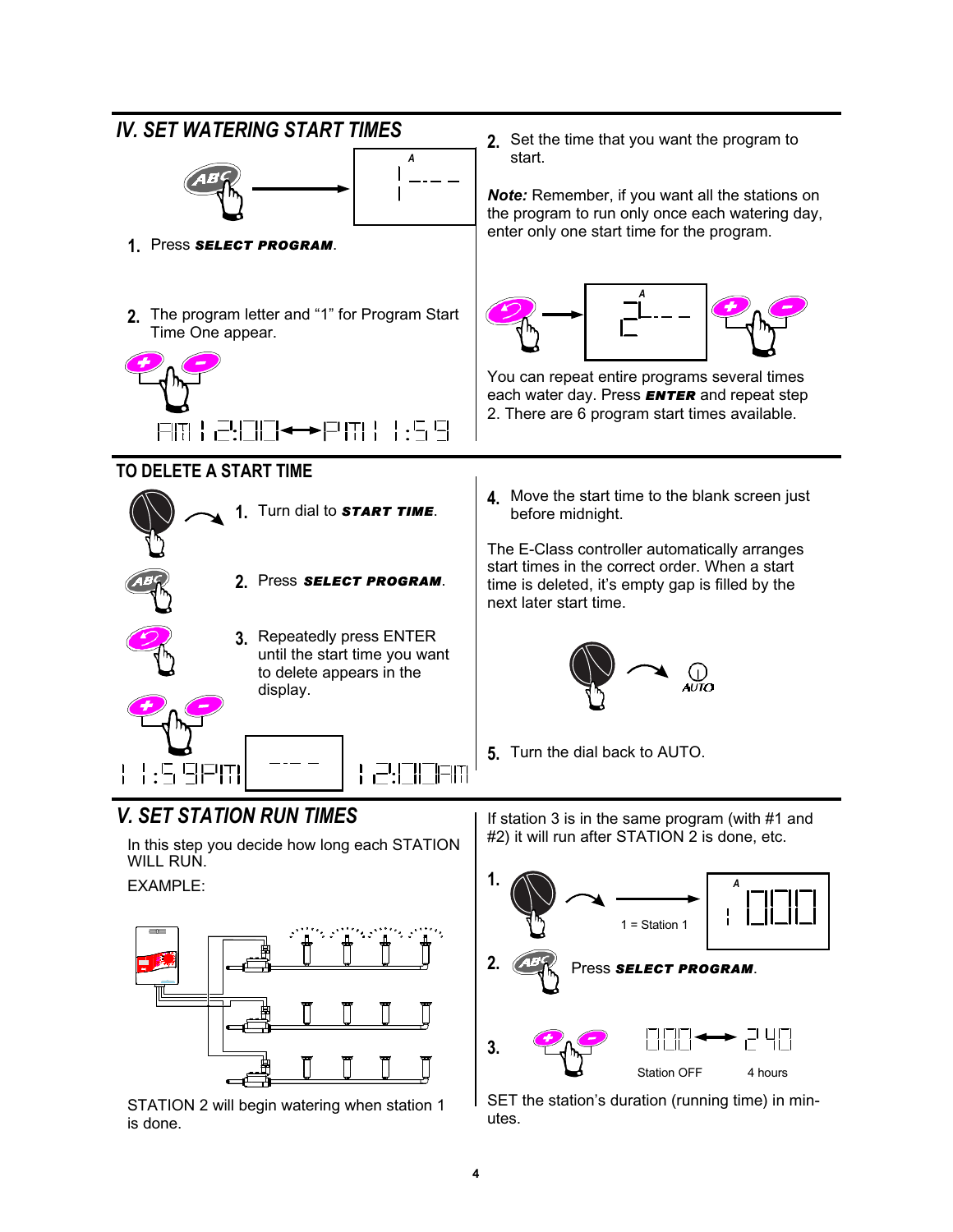## *V. SET STATION RUN TIMES - CONTINUED*





Press ENTER to move to the next station. **EXACCULT INCE 1** EACH TIME you give a STATION A RUNNING TIME length you have added it to the Program. When you are done, turn it back to AUTO.

When you have finished STEP V, you have completed the AUTOMATIC schedule for the Program. If you want to set up another schedule, press the ABC button until the Program letter you want appears (A, B, or C) and then start over with STEP II.

## *VI. ADJUST WATER BUDGET PERCENTAGE*

WATER BUDGET allows you to increase or decrease watering time length for all stations on a Program with just one adjustment.

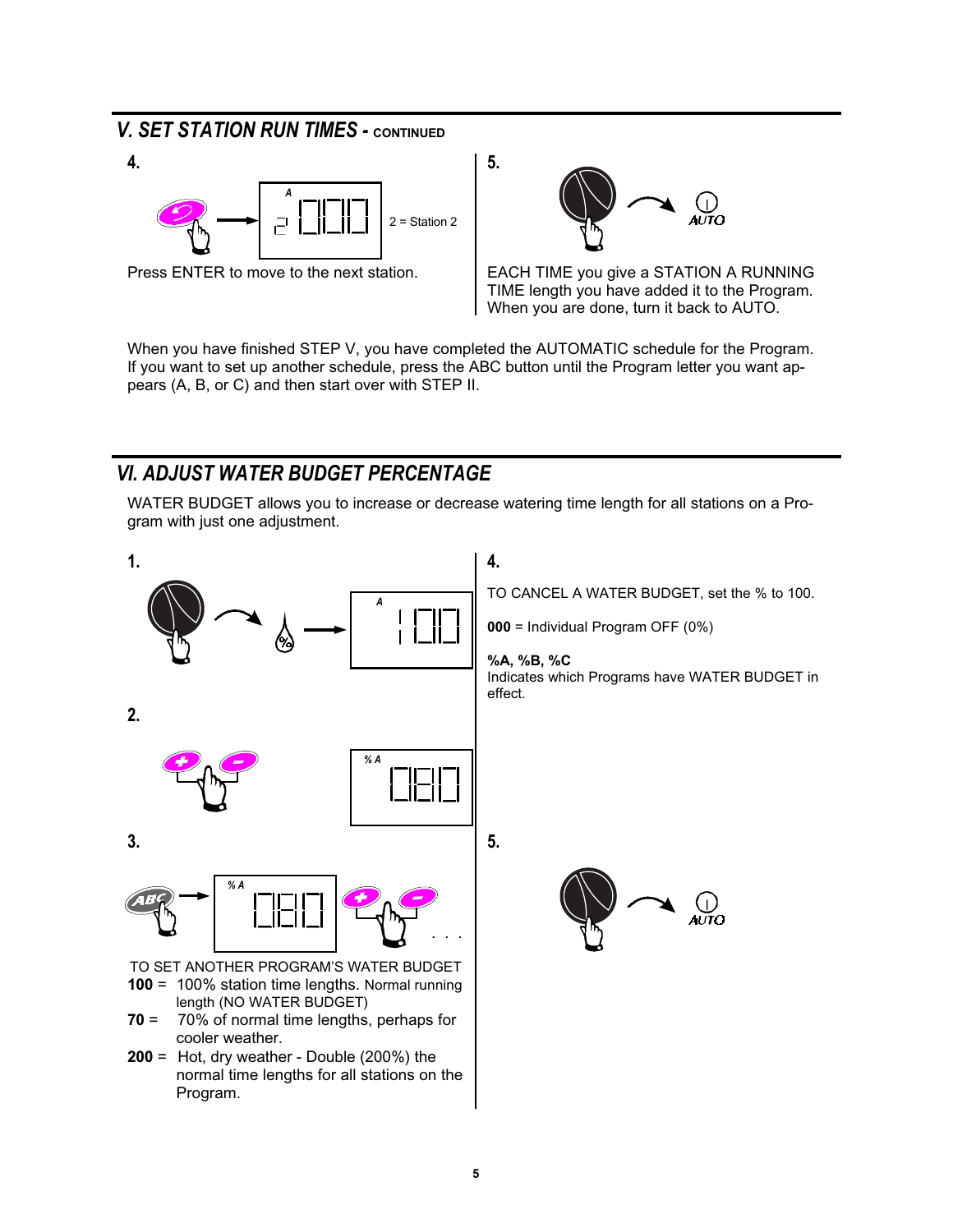# *VII. TO MANUALLY OPERATE STATION(S)*

MANUAL STATION(S) allows you to manually run any station or stations you want for the number of minutes you want. Normal station running times in the Automatic Programs are not affected.



STOP AT ANY STATION YOU WANT, use **+** or **-** to set a running time for it. Use *ENTER* to put the station in line with the others and to move upward again. Make sure to press *EN-***TER** after setting the time on the last station you have chosen.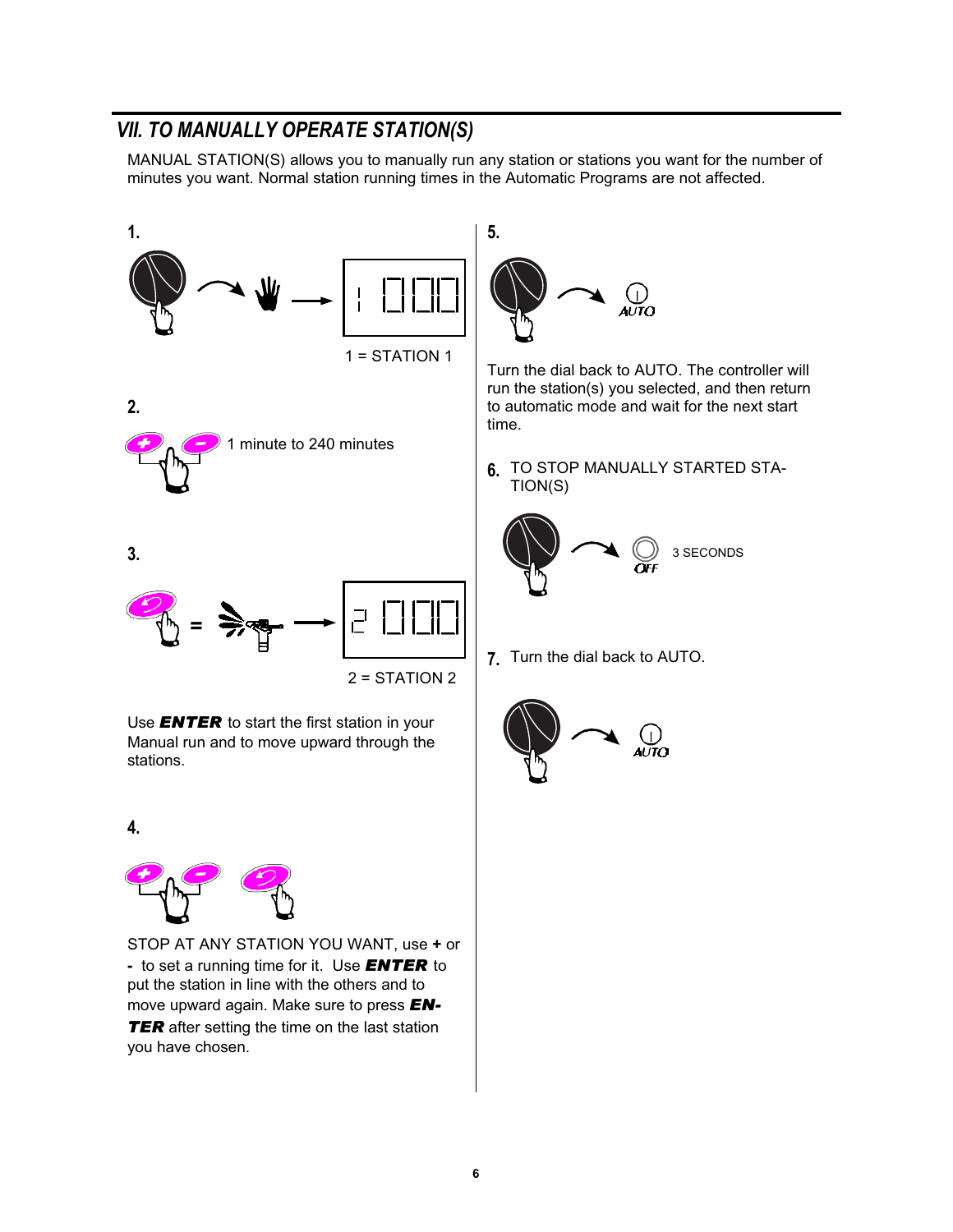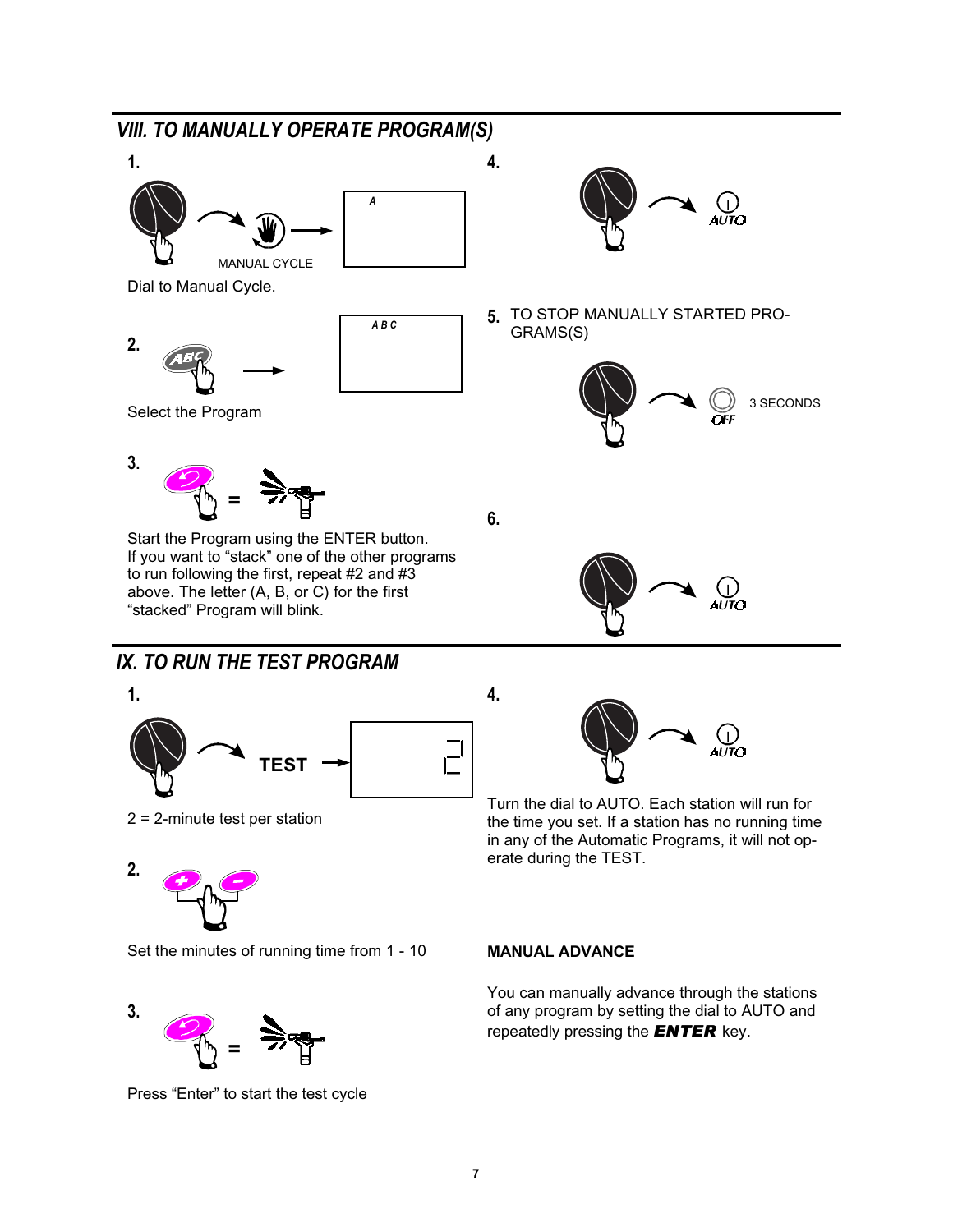# *X. TO TURN CONTROLLER OFF*



No watering occurs, however, the controller keeps the time, date, and your program in memory.

AUTO

Return the controller to automatic operation.



**2.**

# *XII. MOISTURE SENSOR SETTING (IF INSTALLED)*

You can tell the controller to stop watering when an attached sensor reaches it's "wet" condition. You can also override a sensor if needed. When a sensor system interrupts watering, the controller continues it's programs, the valves remain off.

If no sensor is attached to the controller, leave the wire loop in place that connects the two sensor screws.

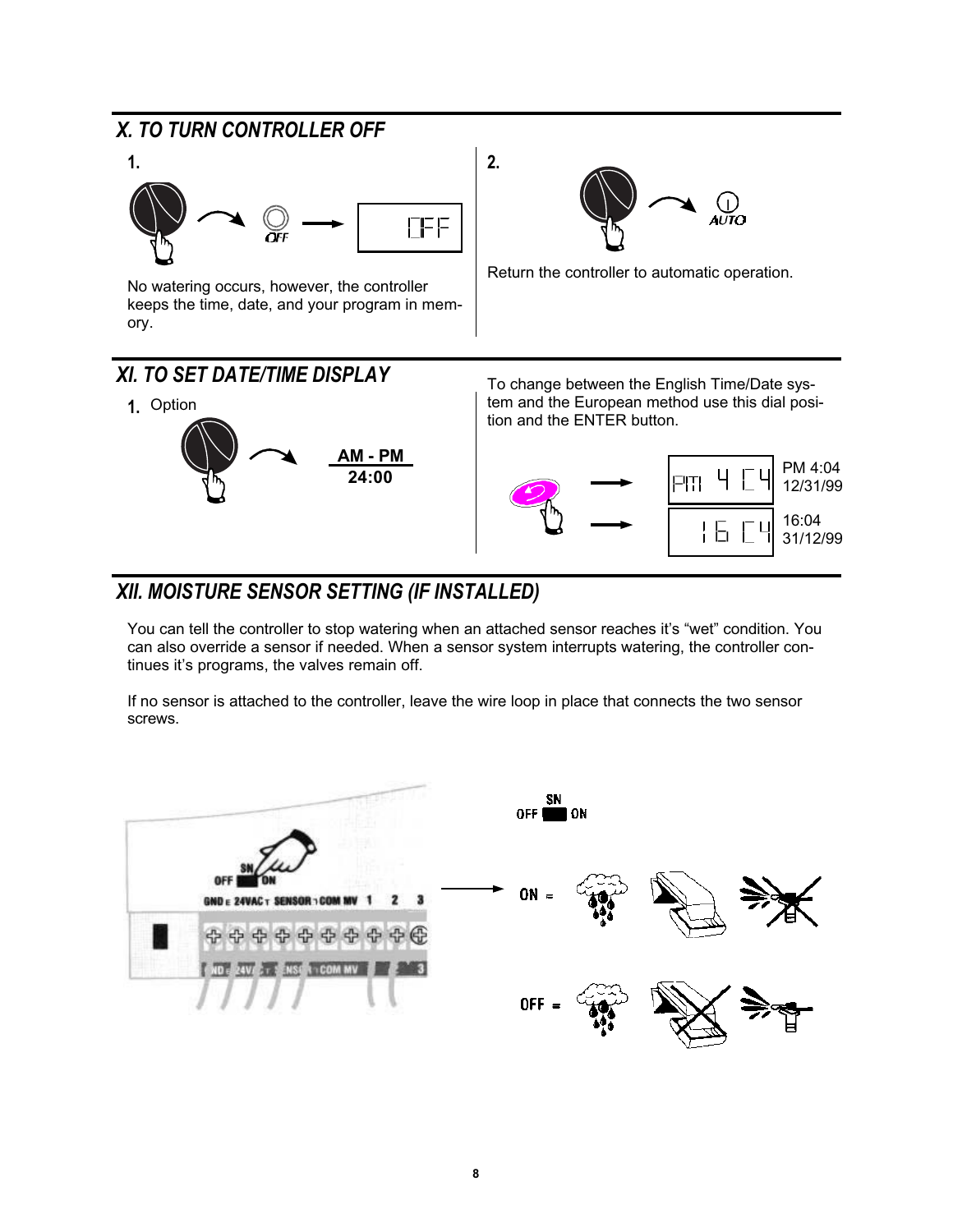## *XIII. ERASE ALL PROGRAMMING*

With the dial at Auto, open and remove the lower cover. With a metal object, momentarily connect two contacts at the back of the RESET Tunnel. When the display goes blank, remove the metal object. You can now reprogram the controller.



# *XIV. BACK-UP MEMORY (NO BATTERIES REQUIRED)*

#### **During a power outage**

- **1.** The display is blank
- **2.** Time/Date/all Programs retained for 24-30 hrs.

**3.** Default Program if memory is lost and power returns: Date: 01/01/96

Time: 12:00 AM Start Time: 8:00 AM All Stations: On Program A Day Schedule: 7-day, water everyday Station Timing: 10 minute each





The default program disappears as you start to reprogram.

# *XV. TROUBLESHOOTING*

*DIAGNOSTIC CIRCUIT BREAKER* (No fuse required)

If the controller detects an electrical short circuit on one of the sprinkler system's station wires or valve solenoids, the controller automatically shuts off the station with the fault. After 30 - 40 seconds, while the E-Class unit is checking again to confirm the fault, the controller advances to the next station in the program.

Every 3 seconds, the controller will display the problem station's number with the letters "Err". The E-Class controller will continue to run each operable station in the program. As each station is running, the controller (at an alternate 3-second interval) will display the station's number and time-to-go.

When the controller finishes the program, it will continue to display the problem station's number and "Err".

At this point, you should isolate and repair the short circuit. Short circuits are most often found to be in the valve solenoid (the plastic-encapsulated coil on the valve with the two wire leads) or in the wire connectors to the valve leads. After you have found and repaired the short, turn the dial to AUTO and press *ENTER* to clear the "Err" message from the display. You can then operate the station manually to see if it works properly.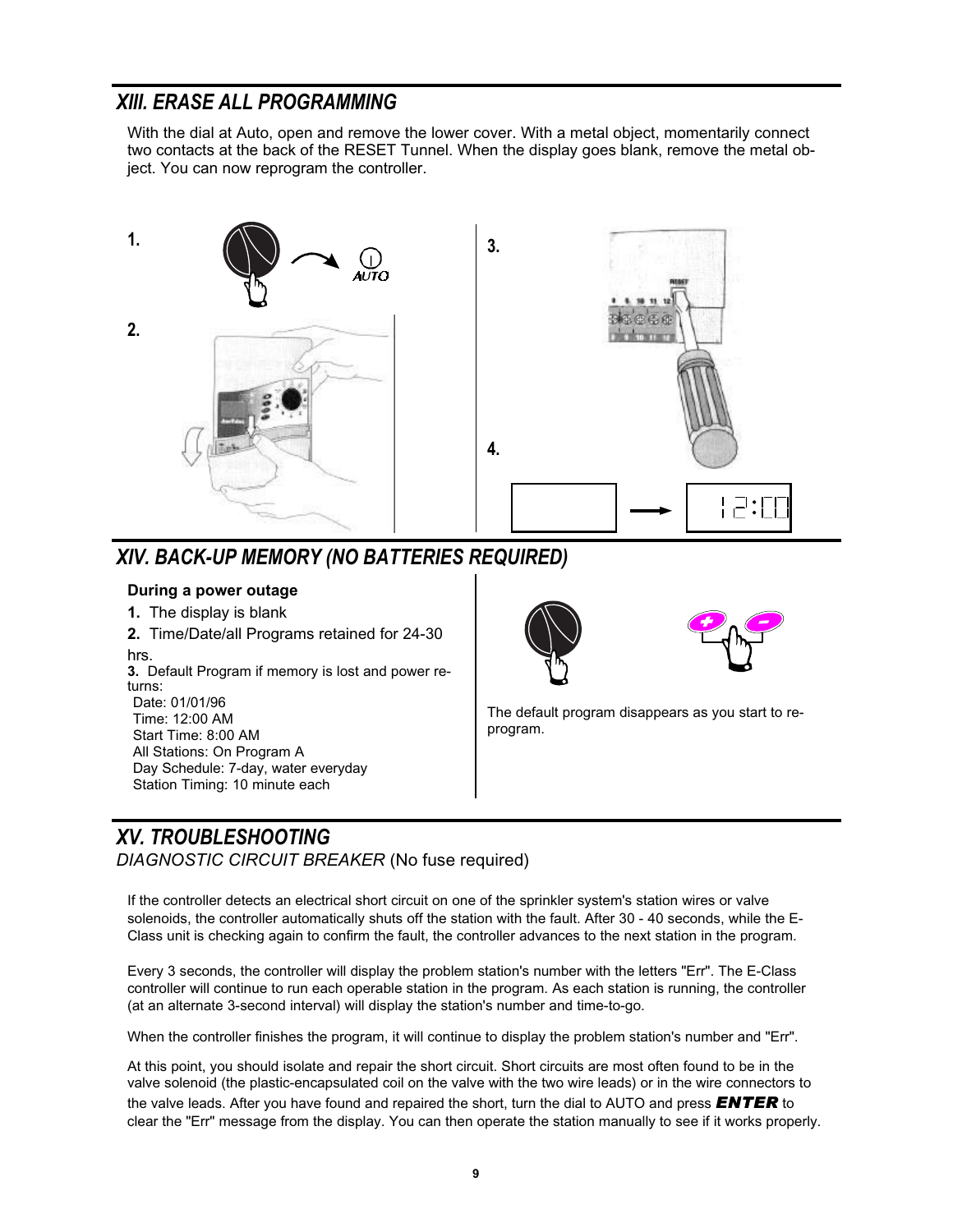### *TROUBLESHOOTING GUIDE*

| <b>SYMPTOM</b>                                                                                       | <b>CAUSE</b>                                                                                                                                                                                                                                | <b>CORRECTION</b>                                                                                                                                                                                                                                                                                                                     |
|------------------------------------------------------------------------------------------------------|---------------------------------------------------------------------------------------------------------------------------------------------------------------------------------------------------------------------------------------------|---------------------------------------------------------------------------------------------------------------------------------------------------------------------------------------------------------------------------------------------------------------------------------------------------------------------------------------|
| Display shows "Err"                                                                                  | 1. The automatic circuit<br>breaker has found an elec-<br>trical problem.                                                                                                                                                                   | The "Err" in the display indicates a short cir-<br>cuit or an electrical overload on a particular<br>station. The station's number should also be<br>displayed; for example "2 Err" means the<br>problem is in Station Two's circuit.                                                                                                 |
|                                                                                                      |                                                                                                                                                                                                                                             | Usually, the short circuit is in the solenoid on<br>the electric valve, but short circuits can also<br>occur in the wire connectors at the valve.<br>Occasionally, nicked or "skinned" field wires<br>can cause a short. A large pump start relay<br>can also produce a momentary overload that<br>may be detected by the controller. |
|                                                                                                      |                                                                                                                                                                                                                                             | Locate and repair the cause of the short cir-<br>cuit. See the "Diagnostic Circuit Breaker" on<br>page 9 for instructions on clearing the prob-<br>lem indicator from the display and testing<br>the station.                                                                                                                         |
| Display shows "Err" for a few sec-<br>onds and then the station in opera-<br>tion for a few seconds. | 2. Same as Cause #1.                                                                                                                                                                                                                        | See correction for Cause #1.                                                                                                                                                                                                                                                                                                          |
| Display is blank.                                                                                    | 3. Power is off to the con-<br>troller<br>4. If the controller is still<br>receiving power, an electri-<br>cal surge exceeding the<br>controller's built-in surge<br>protection may have dam-<br>aged the controller's micro-<br>processor. | Re-establish power to the controller. If the<br>current time is not shown or your program is<br>no longer in the memory, reprogram the<br>controller.                                                                                                                                                                                 |
|                                                                                                      |                                                                                                                                                                                                                                             | Open the lower access cover and erase all<br>programs as described on page 9.                                                                                                                                                                                                                                                         |
|                                                                                                      |                                                                                                                                                                                                                                             | If the display remains blank, the controller<br>may be permanently damaged.<br>In the U.S.A., Call 1-800-247-3782 for a ser-<br>vice referral.                                                                                                                                                                                        |
| Display shows numbers and let-<br>ters, but is not counting or advanc-<br>ıng.                       | 5. Same as Cause #4.                                                                                                                                                                                                                        | See correction for Cause #4.                                                                                                                                                                                                                                                                                                          |
| Watering will not start.                                                                             | 6. Programming incom-<br>plete.                                                                                                                                                                                                             | Check to see if:<br>• program start time is correct<br>• stations are assigned to the program<br>• the date and time are correct in the display<br>• AM and PM settings are mixed up<br>• the dial is set to OFF instead of AUTO                                                                                                      |
|                                                                                                      | 7. Sensor function may be<br>preventing irrigation.                                                                                                                                                                                         | Set sensor switch to OFF position and man-<br>ually start a station.                                                                                                                                                                                                                                                                  |
|                                                                                                      | 8. Water supply may be<br>shut off.                                                                                                                                                                                                         | Check to see if water supply line has pres-<br>sure.                                                                                                                                                                                                                                                                                  |
| Watering will not stop.                                                                              | 9. Programs may have ac-<br>cidentally been set to over-<br>lap.                                                                                                                                                                            | Check to see if another program's start time<br>came due during the previous program's cy-<br>cle. The overlapped program would immedi-<br>ately follow the earlier one. Change pro-<br>gramming if necessary.                                                                                                                        |
|                                                                                                      | 10. A valve is stuck in the<br>open position.                                                                                                                                                                                               | Turn dial to OFF and wait 10-20 seconds. If<br>the irrigation does not stop, shut off the<br>valve manually and repair the valve.                                                                                                                                                                                                     |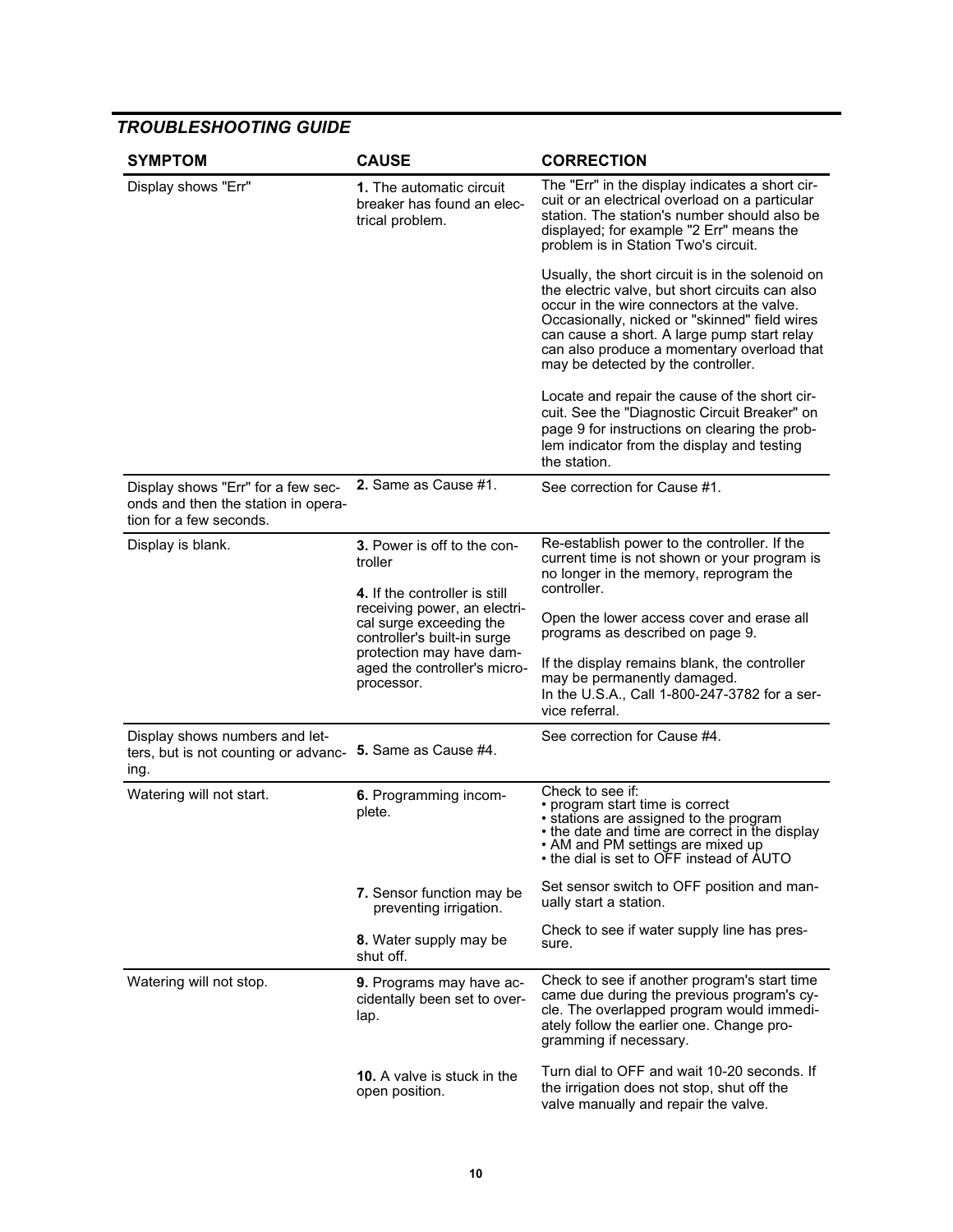#### *XVI. INSTALLING THE CONTROLLER*

NOTE: Even though directions for connecting the wiring to the controller are provided in this manual, local electrical codes may vary in what is required for proper and safe installation. This controller **must** be installed in **compliance with local electrical codes**

Rain Bird E-Class controllers are available in either indoor or outdoor models. Indoor models have a separate transformer. Outdoor models have a built-in transformer and a separate plastic junction box.

#### **CHOOSE LOCATION**

Choose a mounting location near an electrical power source. For the indoor controller, the mounting location must be within 5' (1.5 m) of the electrical wall outlet.

For the outdoor controller, the wires from the source of electrical power to the controller need to be protected in a conduit that meets local electrical code requirements for high voltage (either 120 or 230 volt) circuits. Even though the outdoor model is housed in a weather-resistant cabinet, choose a location that is somewhat sheltered if possible.

Note: The sliding door (cover) on the outdoor models must be left in the down (closed) position to provide weather and water spray protection to the controller.

#### **MOUNT CONTROLLER**

Note 1: Allow 7-1/2" inches of clearance above the top of the controller (or 8-1/2" above the upper edge of the wall mounting bracket) so you will have room to slide the controller down over the wall mounting bracket (on models with a sliding door, this overhead clearance also allows the door to be removed or reinstalled).

Note 2: For indoor units that do not have a sliding door, the overhead clearance can be reduced to 2" above the top of the controller (or 3" above the top of the wall mount bracket). This lower clearance may be needed, for example, if the only mounting location was for the controller under a shelf on the garage wall. See note 3 on page 12 on how to mount the controller using this lower clearance.



1. Holding mounting bracket to the wall or other mounting surface, at about eye level, mark, with a pencil, the location for screws or fasteners at the top of the narrow slot(s). For a flat surface, use keyhole slots "A" and "C" for the fasteners. If you are mounting the controller on a narrow post or exposed wall stud, use keyhole slot "B". The bracket's upper slots are sized for the head of a Number 8 screw, however, you will need the type of fasteners appropriate for your wall's surface. Remove the bracket and drive the fastener(s) into the wall where you made the marks in the upper slot(s) only. (See illustration.) **DO NOT drive a fastener through hole "D" at this time.** Leave 1/4" of the fastener's shaft showing between the wall and its head. Hang the wall bracket on the fasteners by the upper slot(s). Tighten or loosen the fasteners for a snug fit that will still allow the bracket to slide up and off the fasteners should it ever be necessary. With a nail or punch, tap a pilot hole in the wall through the center of hole "D".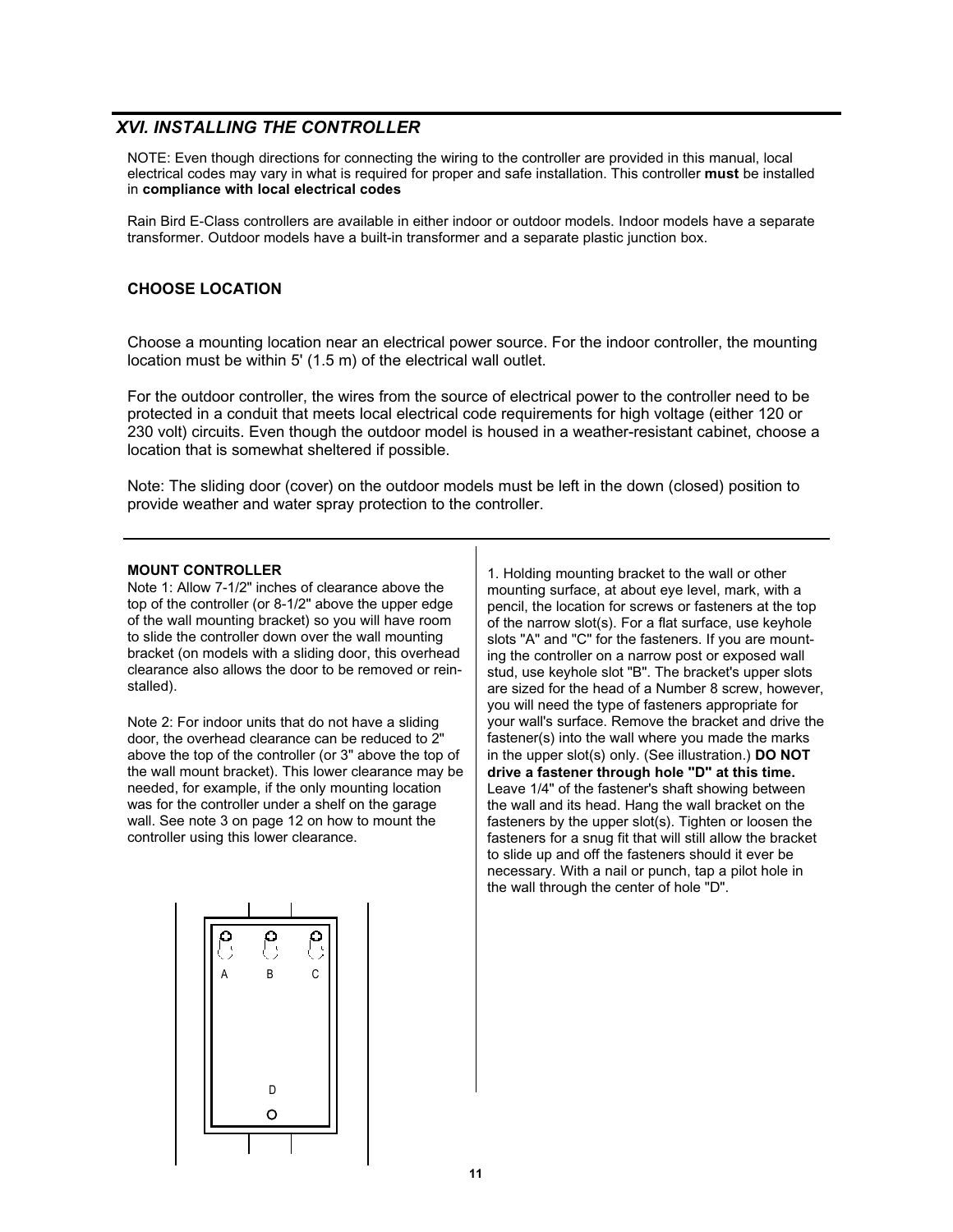**2.** Pull upward on the sliding door (for controllers with doors) to the latched position that exposes the face panel controls and then with a firmer tug pull the door upward and off the controller. Remove the lower access cover by placing your fingers under the door at the bottom of the controller and your thumb on top of the access door on its latch hook. Then, press gently down on the latch hook and swing the door outward and downward away from the controller. Turn the controller upside down on the edge of a flat surface (see illustration).



**3.** Place a flat blade screwdriver in the groove of the knockout labeled "A" in the illustration. With the palm of your hand, strike the end of the screwdriver handle to punch in one side of the knockout. Repeat the process on the other edge of the knockout and remove it. One knockout hole is sized for 3/4" conduit. If the size and number of valve wires require more than 3/4" conduit, punch out the second knockout for 1 " conduit instead.



**4.** Slide the controller down over the mounting bracket until lower mounting hole "D" aligns with the hole in the back of the terminal strip compartment. You may want to wait until after you have cut your wire conduits to length before driving the last mounting screw through the aligned holes to secure the controller to the wall or stud.

Note 3: For installations with low overhead clearance (and with no controller sliding door), slide the wall bracket up and off the wall. Slide the

wall bracket up into its tracks on the back of the controller and, together, mount the bracket and controller back on the wall. Make sure that hole "D" in the bracket and the hole in the back of the lower compartment of the controller are aligned with each other and with the pilot hole in the wall's surface.



### *CONNECT MAIN POWER WIRES*

*WARNING:* Make sure the power source is off before connecting any power wires.

#### **OUTDOOR CONTROLLER**



The illustrated "side view" shows how the controller, "J" box, conduit and fitting are used for outdoor installations.

The slide-in clip holds the "J" box to the controller, however, the "J" box must be screwed to the wall.

Cut both the power supply conduit to the right length and your valve wire conduit.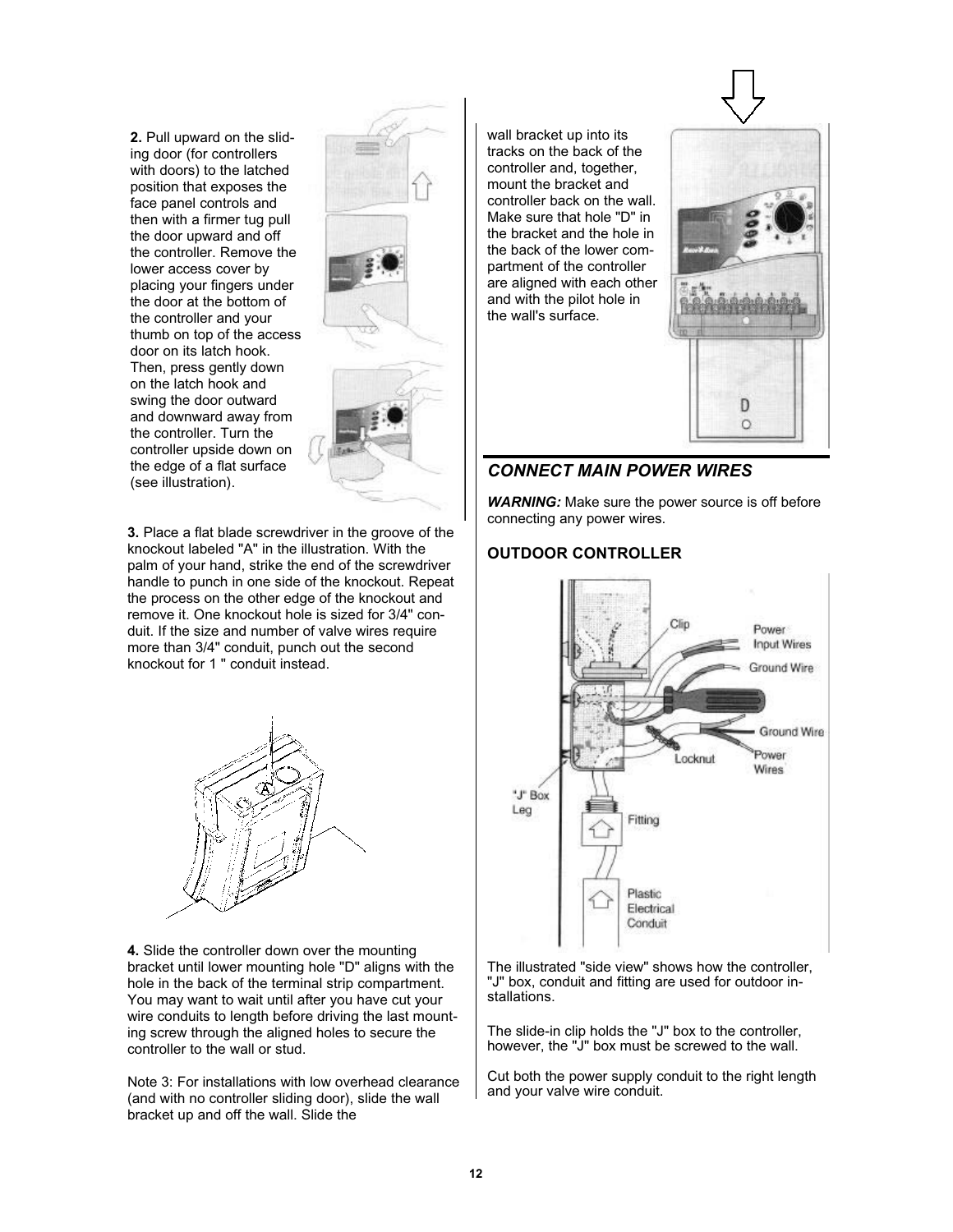#### **U.S. VERSION, 117-120 VAC, 60HZ)**

**1.** Unscrew and remove the cover of the junction box and remove the clip that is supplied with it. Carefully punch in and remove knockout "E" in the end of the junction box and punch out the two small holes "F" & "G" (see illustration).



**2.** Cut the power input wires from the controller and the supply wires from the power source to a convenient length, approximately 3" (75 mm) for making wire connections. Strip approximately 1/2" (12.5 mm) of the installation from the end of each wire (see illustration).

#### **OUTDOOR CONTROLLER (INTERNATIONAL VERSION, 230 VAC)**

The main power connections for the 230 VA. versions of the E-Class controller are very similar to the U.S. version described previously. The only exception is that there are only two main power input wires coming from the controller. Connect each of these two input wires to one of the power wires coming from the 230 VAC power source (see illustration). Use wire connectors that meet local electrical codes.



### **INDOOR CONTROLLER (117-120 VOLT 60 HZ VERSION)**

**1.** Before connecting the external transformer to the controller, make sure the transformer is **NOT** plugged in.

**3.** With code-approved wire connectors, connect the green wire (sometimes this a completely bare, copper wire) from the power source to the green/yellow wire from the controller. In a similar manner, connect each of the two remaining power source wires to one of the controller's input wires (see illustration).



**4.** Carefully coil or bend the wires to fit them and their connectors into the junction box. Reattach the cover to the junction box.

**2.** Feed the wires from the transformer through the left-hand hole in the bottom of the controller. Pull about 10" (25.5 cm) of the wire out through the front of the compartment. To provide strain relief, loop the wire into a simple overhand knot, leaving the ends of the wire between 3" and 4" (7.7 cm and 10.2 cm) beyond the knot. Pull the excess wire back out of the bottom of the controller until the knot reaches the hole (see illustration).

**3.** Connect the green wire from the transformer to the far left screw (GND) on the terminal strip. Connect each of the two remaining wires to one of the screws labeled "24 VAC".

**4.** Plug the transformer into any standard, 3-prong 117 VAC grounded wall outlet.

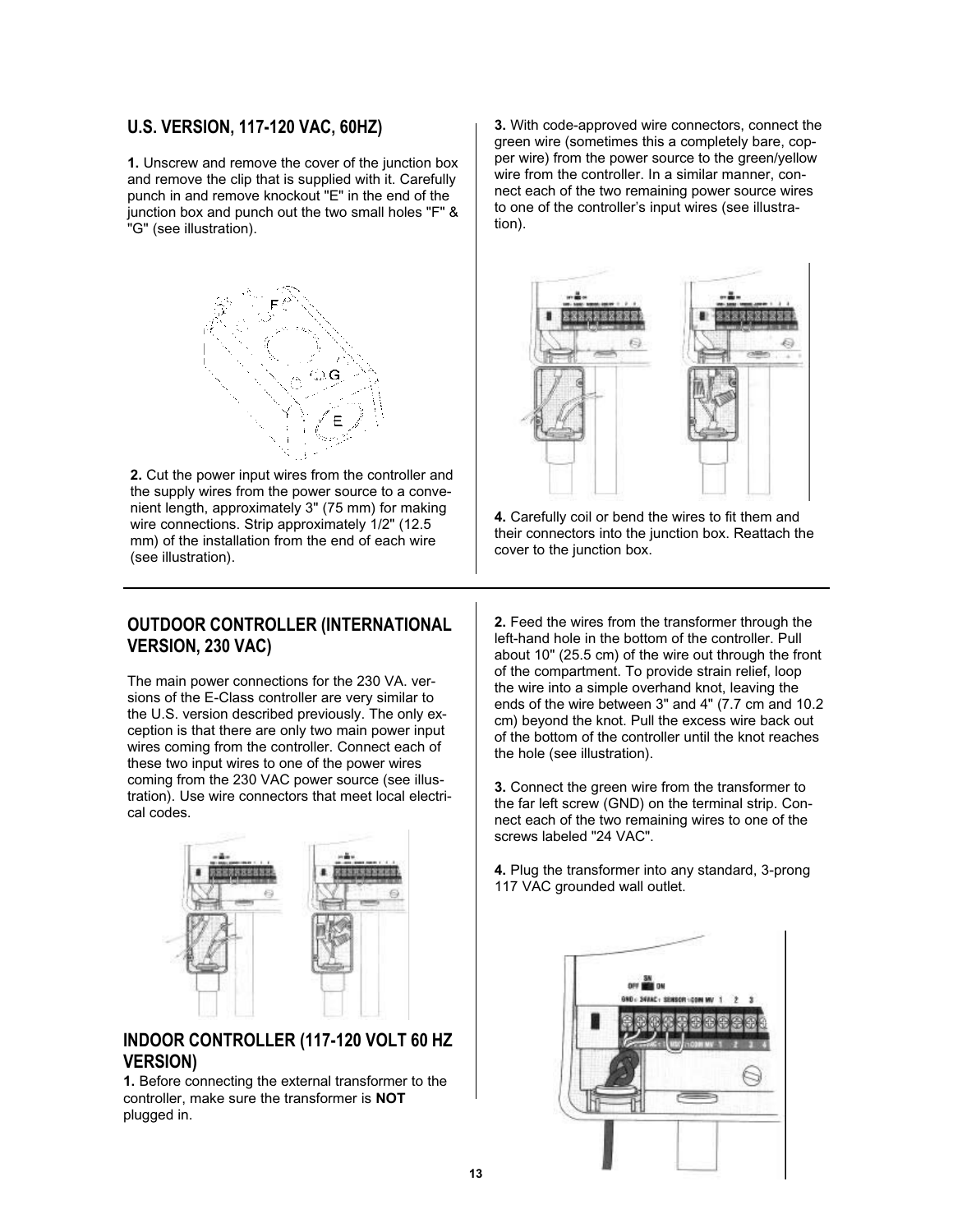### **INDOOR CONTROLLER (230 VOLT 50HZ IN-TERNATIONAL VERSION)**

Because of the wide variety of plug patterns used for electrical wall outlets around the world, the indoor controller provides a separate transformer with a two-wire, 230 VAC input to which you can attach the proper plug. After attaching the plug to the input wires, do not plug the transformer in.

The transformer has plastic loops that allow you to screw it to the wall surface at a convenient location. The two 24 VAC output wires are to be attached to the "24 VAC" screws before plugging in the power cord. (See illustration.)



### *CONNECT FIELD WIRES TO REMOTE CONTROL VALVES*

NOTE: The E-Class, residential controller is designed to work best with #18 gauge, multi-conductor cable that is approved for low-voltage, direct burial applications. These cables usually have a white insulated wire for Valve Common and then a different color wire for each station valve, all contained within an outer jacket.

The wires coming back to the controller from the electric valves in the field can be routed into the controller through the larger hole(s) in the bottom of its cabinet. For a clean, professional look to the installation, the hole size is for a 3/4" PVC conduit to house the wires (or for 1" PVC). The upper ends of the conduit(s) should end about 1/4 inch inside the bottom of the controller.

If using a pump: connect unused stations to the closest used ones.

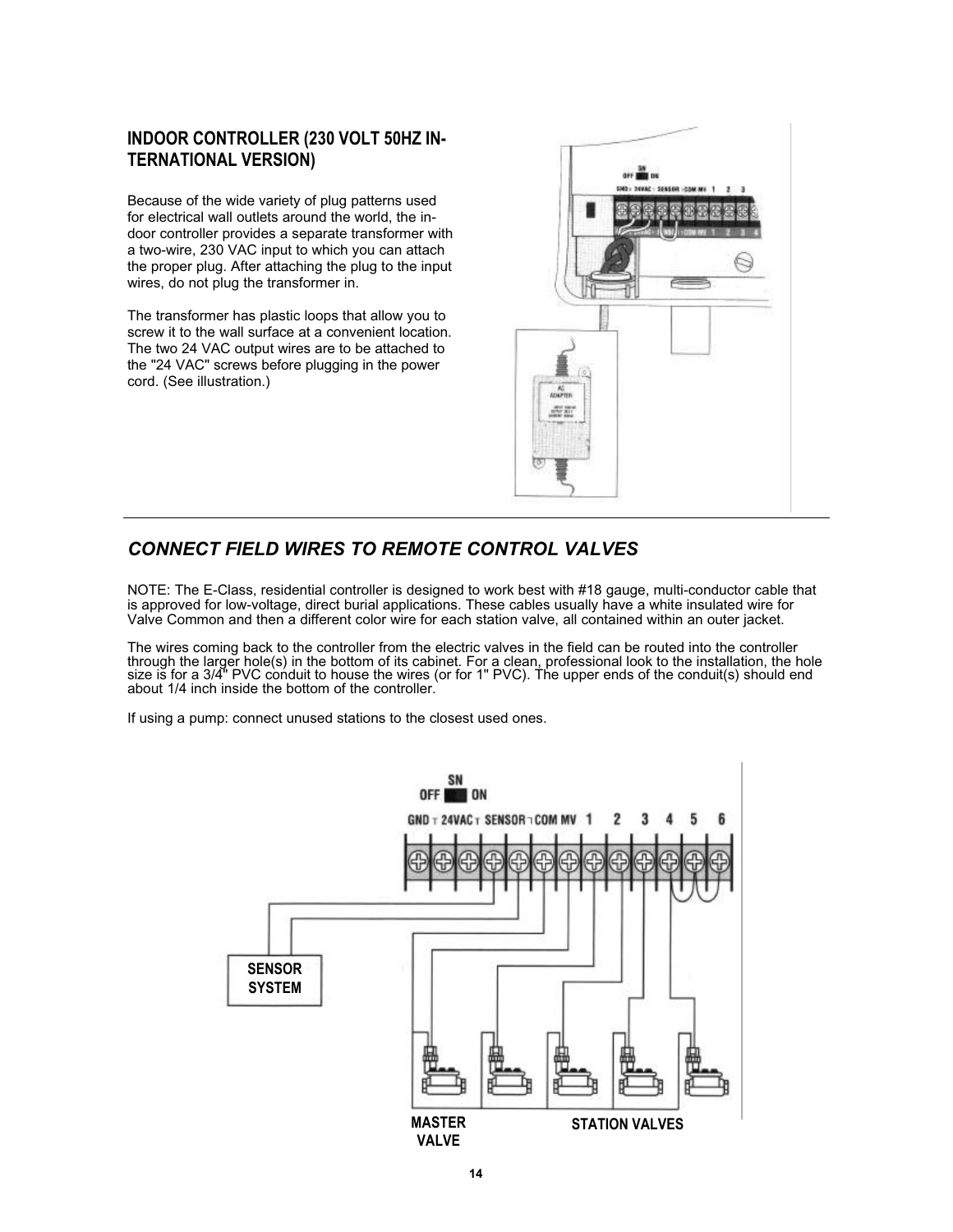### *CONNECT FIELD WIRES TO REMOTE CONTROL VALVES - continued*

The illustration shows the various wire runs and connections between the controller and other devices. Each valve to be controlled by the E-Series controller should have its own, separate power wire. Connect one end of the power wire to a numbered station terminal on the controller's terminal strip. Connect the other end of the power wire to one of the wire leads on the valve solenoid. The wire connectors at the valves must be waterproof.

Connect the white valve common wire to the "C" terminal on the terminal strip. The valve common wire should follow the route out along the valve locations and should connect to the remaining wire lead on each valve.

If your system includes a master valve on its main line supply or a 24-volt-activated pump start relay (for activating a pump during irrigation) connect a wire from the device to the "MV" terminal on the controller. (The controller does not provide the main power for a pump.) Connect the other wire lead on the device to the valve common wire. If you are connecting a pump start relay, follow the wiring directions that came with the relay.

**4. Warning for Systems Using Pump Start Relays:** If you are using the pump start/MV circuit to turn on the pump for your system, you must connect any unused stations to the last station that does not have a valve connected to it. For example, if you have a 6-station controller and only stations 1-4 are connected to valves in the system, connect terminals 5 and 6 to station #4 with a short wire on the terminal strip. Then, if a prolonged power outage outlasts the controller's memory protection, and the controller activates its default program, when the pump and stations #5 or #6 are running, station #4's valve allows water-flow to prevent the pump from overheating. (See previous illustration on page 14.)

5. If you are not going to connect a sensor system to the E-Series controller, you have now completed the mounting and wiring procedures for the unit. Replace the lower access cover on the controller, and you are ready to begin programming.

### **CONNECT SENSOR**

The E-Class controller is compatible with several types of rain sensors and underground moisture sensor systems.

1. To connect a sensor system to the E-Class controller, first loosen the screws at the two SENSOR positions on the terminal strip, and remove the jumper wire connecting them.

2. Attach one wire to each of the SENSOR positions on the controller's terminal strip. Route the pair of wires out of the controller to the sensor system. Connect the two wires to the two wire leads or terminals on the sensor.

NOTE: Most sensor systems have two wire leads or two terminals designed to connect to the valve common wire. However, you must connect these two leads or terminals to the SENSOR terminals on the E-Class controller.

3. After installing the sensor system and hooking up the sensor wires from the controller, follow the sensor system's directions for placing and connecting moisture probes or setting the rain shutoff level, and making final adjustments.

4. After adjusting your sensor system, set the controller's SENSOR switch to the ON position. See "Moisture Sensor Setting" on page 8 of this manual.